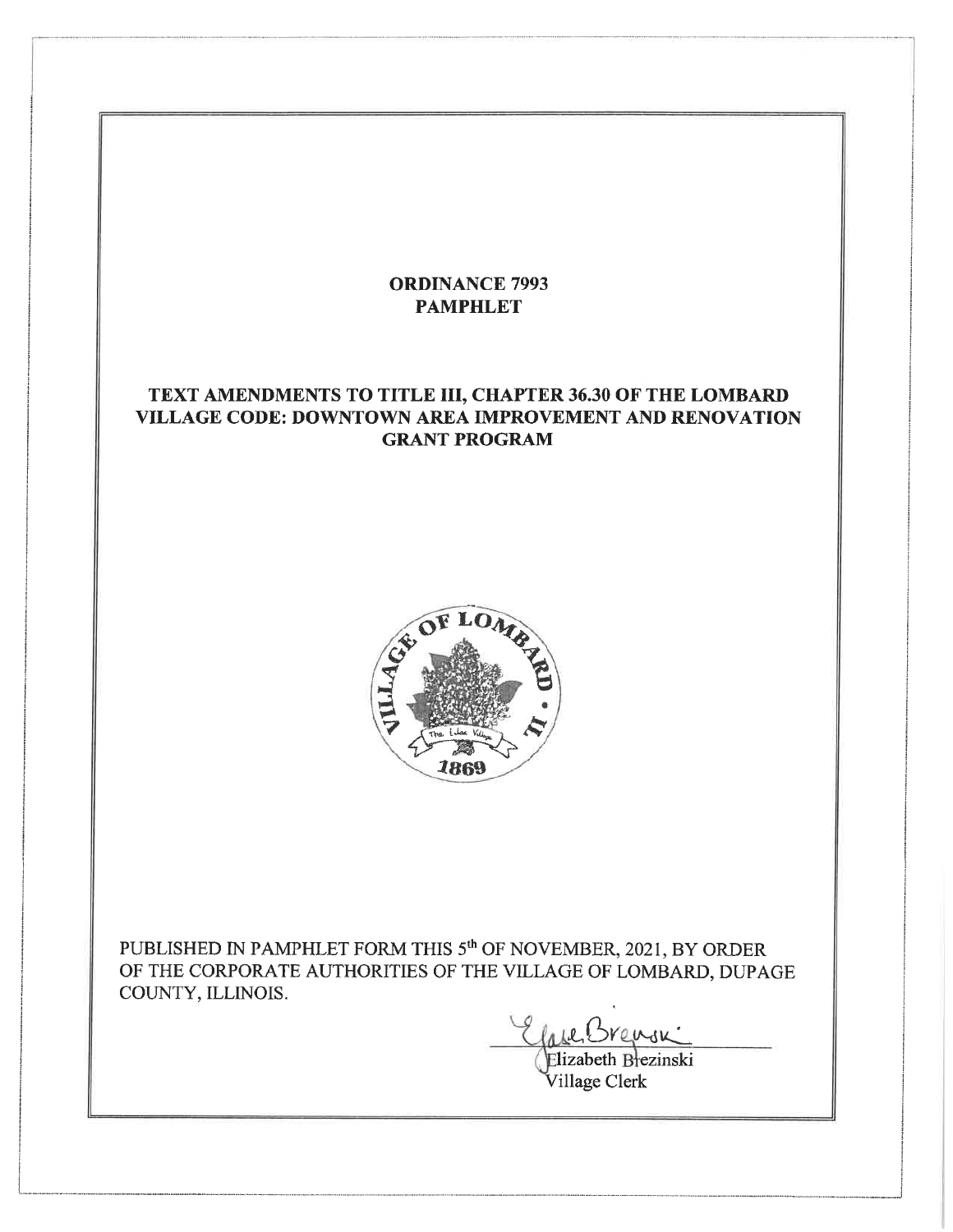### **ORDINANCE 7993**

### **AN ORDINANCE AMENDING TITLE III, CHAPTER 36 OF THE LOMBARD VILLAGE CODE IN REGARD TO THE DOWNTOWN IMPROVEMENT AND RENOVATION GRANT PROGRAM**

WHEREAS, the Village of Lombard (the "VILLAGE") has established and maintains a downtown improvement and renovation grant program, which are found in Title III, Chapter 36 of the Lombard Village Code; and

WHEREAS, the Corporate Authorities of the Village deem it reasonable to periodically review the Lombard Village Code and make necessary changes; and

WHEREAS, the Corporate Authorities of the Village finds that Chapter 36 required text amendments for consistency and clarity purposes; and

NOW, THEREFORE, BE IT ORDAINED BY THE PRESIDENT AND BOARD OF TRUSTEES OF THE VILLAGE OF LOMBARD, DU PAGE COUNTY, ILLINOIS, as follows:

SECTION 1: That Title III, Chapter 36, Section 36.30 of the Village Code of Lombard, Illinois is hereby amended to read as follows:

### § 36.30 Definition.

There shall be established in the Village of Lombard a Downtown Improvement and Renovation Grant Program (the "Grant Program") which shall be administered by the Director of Community Development (the "Director"} with approval from the Economic & Community Development Committee **(ECDC)** in accordance with the standards set forth in this Chapter.

SECTION 2: That Title III, Chapter 36, Section 36.32 of the Village Code of Lombard, Illinois is hereby amended to read as follows:

§ 36.32 Applications for grants.

- (A) Any property owner or lessee of business or residential property who wishes to undertake facade improvements, improve signage, or improve existing parking to facilitate additional use of same for the village may apply for a matching, reimbursement grant under this Chapter by completing an application supplied by the Director provided that the principal structure located on the property is at least  $2010$  years old. Applications shall be eligible for acceptance if received by a date established by the Director and if they meet the following eligibility criteria:
	- (1) The building or property must be located within the limits of the TIF District.
	- (2) The applicant is either a commercial, office, residential or mixed-use building owner ( excluding single-family residences) or a commercial, office, or residential tenant which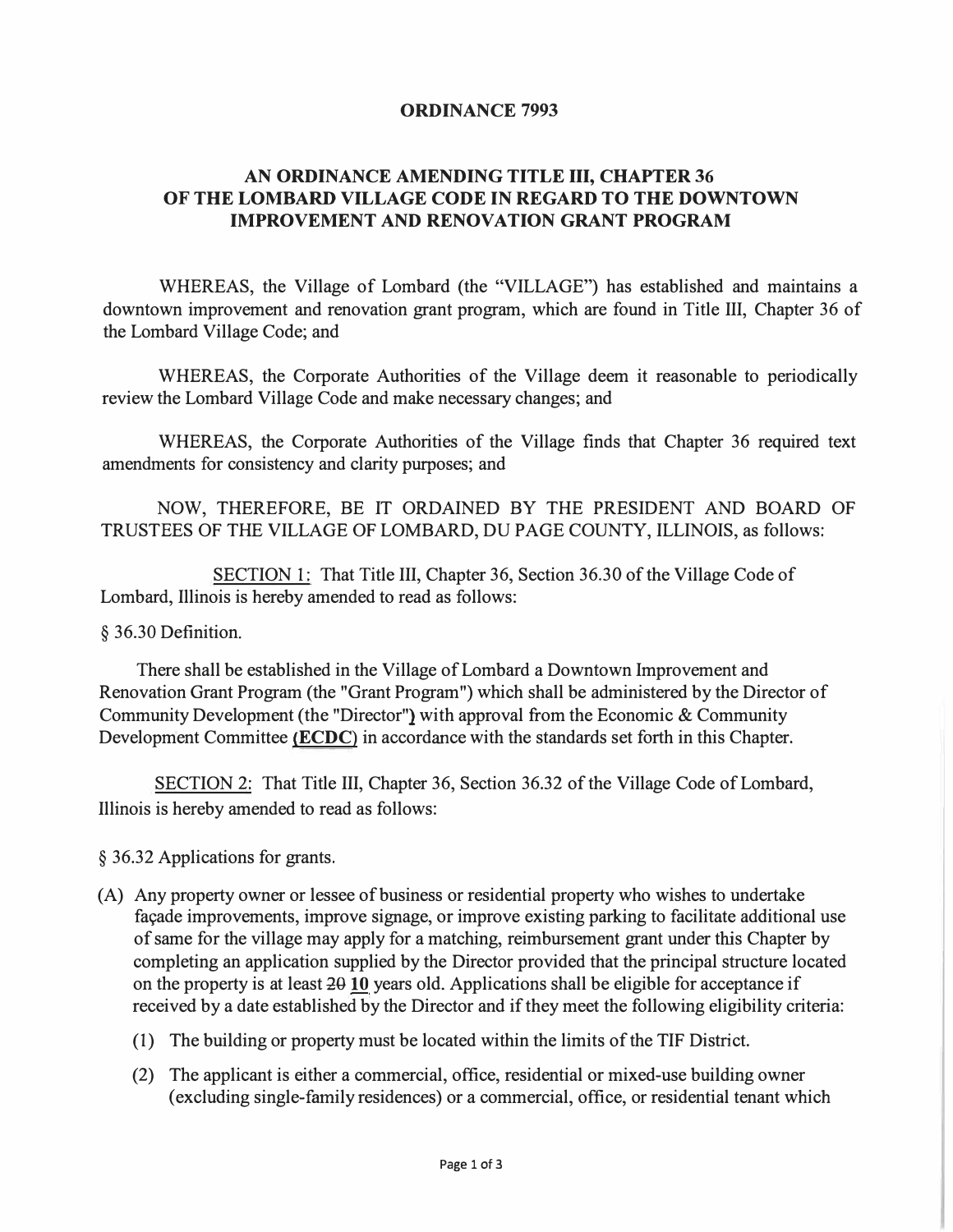has obtained consent of the building's owner to the project as evidenced by the building owner's signature on the application form.

- (3) The cost of the project is at least \$500.00.
- (4) The improvements involve certain exterior renovation and/or restoration projects as determined by the Economic and Community Development Committee and listed in the informational packet supplied with the application. General maintenance items are not eligible.
- (B) Applications shall contain at least the following information: an estimate of the project costs, a detailed description of the project, a description of the building involved including ownership information and market value, lease information, if applicable, names and addresses of the applicants, names and addresses of the architect and/or contractor involved and the estimated amount of the repair, renovation, and/or restoration.

SECTION 3: That Title III, Chapter 36, Section 36.33 of the Village Code of Lombard, Illinois is hereby amended to read as follows:

### § 36.33 Requirements for grant application approval.

Recipients of grants shall be chosen from eligible applicants based on the characteristics of the project as described in the grant application and materials submitted therewith. The Economic and Community Development Committee (ECDC) shall have the authority to approve grant applications, as provided for within  $\S$ § 36.30 to 36.36 of this Code, in an amount of less than \$10,000.00. The Board of Trustees has the authority to approve grant requests of  $$10,000.00$ or greater.

SECTION 4: That Title III, Chapter 36, Section 36.34 of the Village Code of Lombard, Illinois is hereby amended to read as follows:

§ 36.34 Disbursement of grant funds.

A minimum of three estimates must be submitted for the work to be performed. No grant funds shall be disbursed unless all building improvements are undertaken in compliance with all applicable provisions of the Village Code and until the village receives an affidavit from the grant recipient containing his or her sworn statement that he or she has paid at least 50 100 percent of the approved cost of the project. Original paid receipts from contractors amounting to at least 50 percent of the approved project cost must be attached to the affidavit and no disbursement of grant funds shall be made until such receipts are received. The village will then release 50 percent of the approved grant **amount** with proper documentation. No further disbursement shall be made thereafter until an affidavit containing a sworn statement that the project is completed is received together with attached paid receipts for the remaining project eosts. Upon filing of such affidavit and receipts, the grant percentage of the amounts which will result in payment of no more than the originally approved grant amount shall be disbursed.

SECTION 5: That this Ordinance shall be in full force and effect from and after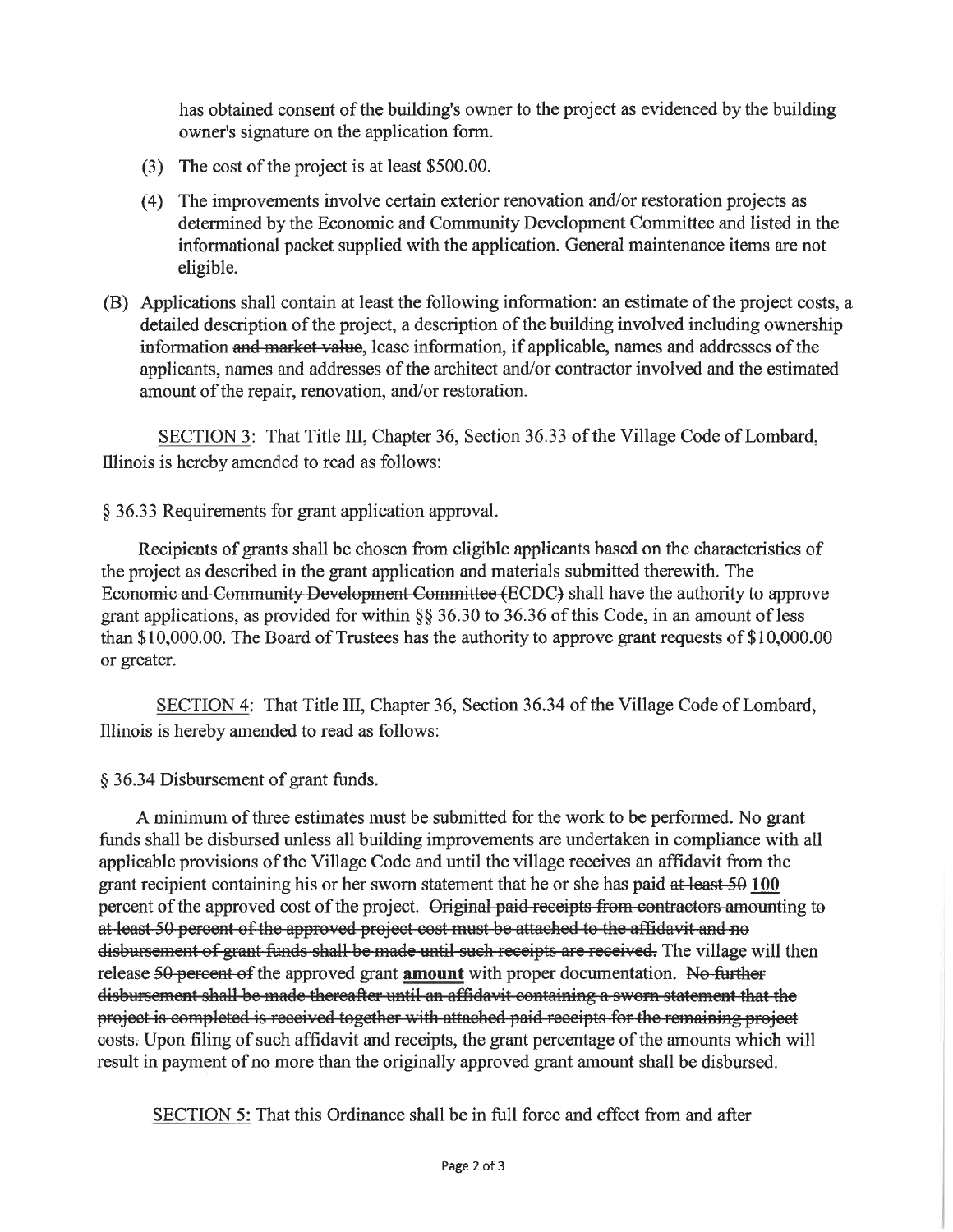its passage, approval and publication in pamphlet form as provided by law.

Passed on first reading this day of 3021.

First reading waived by action of the Board of Trustees this 4th of November, 2021.

Passed on second reading this 4th of November, 2021, pursuant to a roll call vote as follows:

Ayes: Trustee LaVaque, Puccio, Dudek, Honig, Militello and Bachner

Nays: None

Absent: None

Approved by me this 4th of November, 2021.

Kolth T. Giagnorio, Village President

ATTEST:

Elizabeth Breinger, Village Clerk

Published by me in pamphlet form this 5th of November, 2021.

Elizabeth Breisel, Village Clerk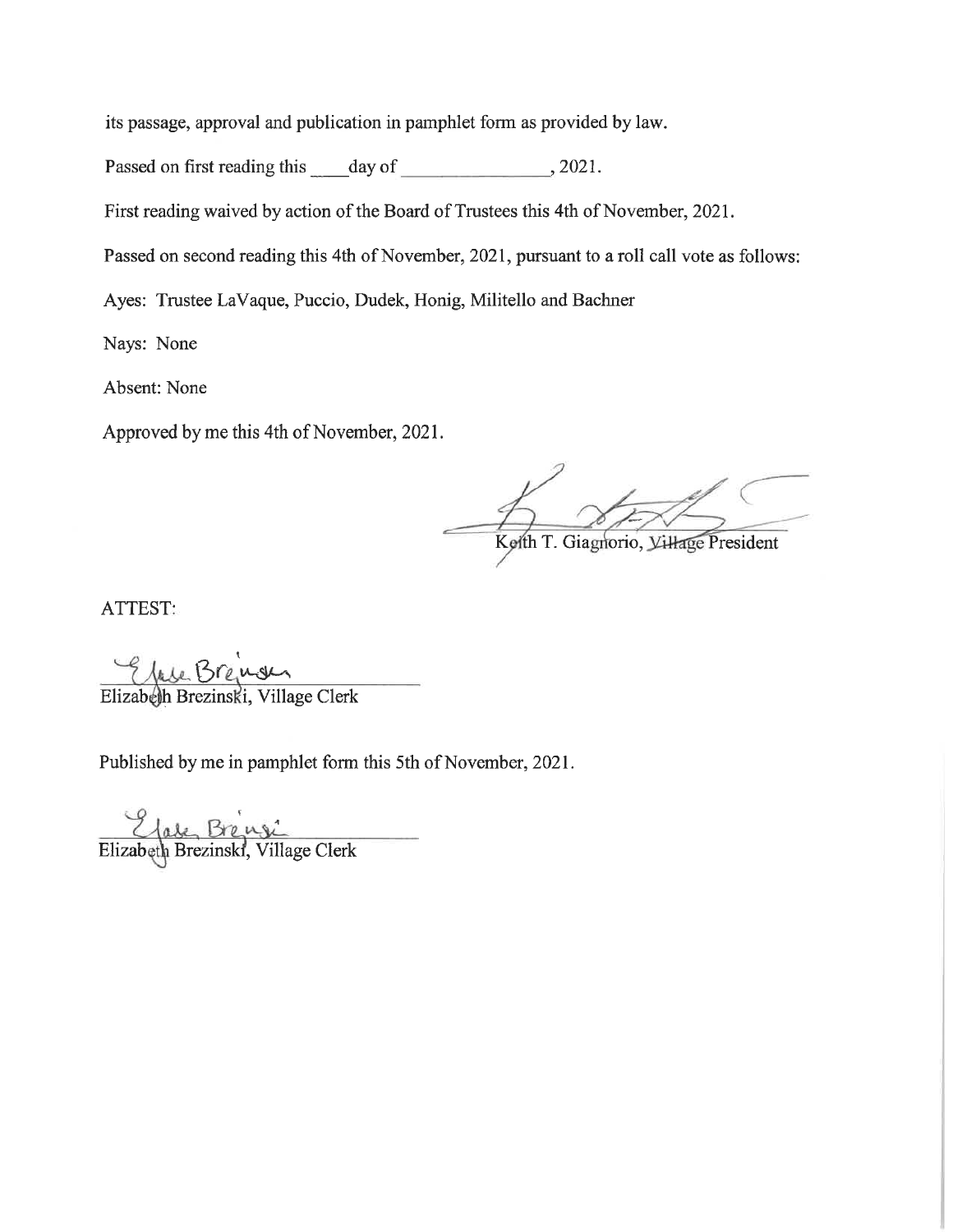# DOWNTOWN AREA IMPROVEMENT AND RENOVATION **GRANT PROGRAM POLICY** 20182021

The purpose of the Downtown Area Improvement and Renovation Grant Program is to increase the economic viability of Downtown Lombard area by improving the aesthetics of the buildings, improving signage, and increase the availability and ease of parking. The Downtown Area Improvement and Renovation Grant Program will offer a one-for-one matching grant for selected exterior improvements. This Program is intended to complement and support the Village's plans to maintain a quality downtown area. The Downtown Area Improvement and Renovation Grant Program is to create a more attractive area through a private/public partnership.

The Program is administered through the Department of Community Development, with grant review and approval authority by the Economic and Community Development Committee (ECDC) and the Village Board.

# **Grant Eligibility**

1. **Qualifications.** In order to Qualify for the Downtown Area Improvement and Renovation Grant Program, the building must be located within one of the following Tax Increment Financing Districts (TIF) in Lombard:

Lombard Downtown TIF District Lombard St. Charles Road TIF 1- West District Lombard St. Charles Road TIF 2- East District

- 2. Improvements. Eligible storefront improvements may include façade renovation, lights. signs, graphics, windows, doors, window displays, awnings, landscapes, exterior accessibility accommodations and parking improvements. Grant funds are available for improvements to existing buildings that are at least ten (10) years old. Façade renovation of upper floors is also eligible if first floor improvements are approved simultaneously. The sides of commercial buildings which are highly visible from main shopping streets are also eligible. If a property receives notification from Code Administration on a potential violation, the ECDC has discretion to deem the proposed improvement eligible or not.
- 3. Eligible Funding Amounts. Approved applications for the Program are eligible to The program allows a building to receive  $a$ -up to a fifty percent (50%) matching grant. A building that has multiple tenant spaces, or condominium units, may apply for one façade grant and may receive up to a 50% matching grant. Grants up to \$10,000 are approved by the ECDC. All grants above \$10,000 must be approved by the Village Board. The maximum grant amount is for a building in its entirety is capped at \$50,000, although requests for grants above \$50,000 will be considered by the Village Board on a case-by-case basis if extraordinary conditions exist. Individual businesses may also apply for the Downtown Retail Business Grant and the Downtown Restaurant Forgivable Loan, as long as those programs are available at that time.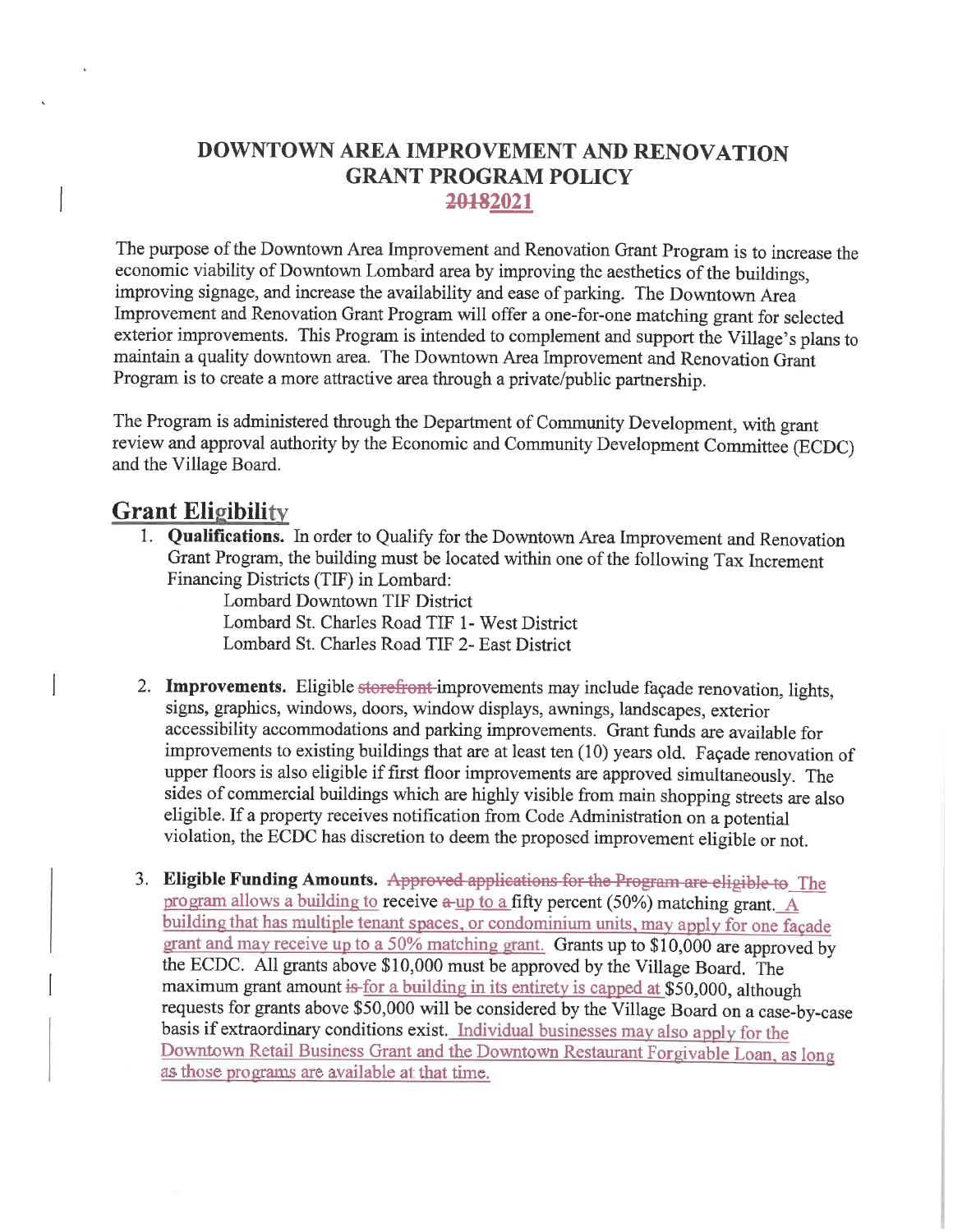- A. Signage and Awnings: Applicants-Businesses are allowed to apply more than once for the program at the same location. New applications are allowed seven (7) years after the initial request. Subsequent applications for signage and awnings at the same location, by the same applicant/business, will be eligible for the fifty percent (50%) grant as long as the contract price is \$2,000.00 or less. If an applicant/ business relocates a signage or awning at the new location they would be eligible for the 50% matching grant. If a new tenant or property owner acquires the property they would be eligible for a 50% matching grant for their first signage or awning request.
- B. Accessibility Improvements: Exterior accessibility improvements that meet the provisions of the Illinois Accessibility Code (IAC) or the Americans with Disabilities Act (ADA), whichever regulation is applicable, are exempt from the \$50,000 cap on improvements, but are still subject to Village review and approval on a case by case basis. Exterior accessibility enhancements that are not required by applicable codes but enhance accessibility, as determined by the Village's Accessibility Coordinator, may be also eligible for grant funding, subject to final review and approval by the ECDC and/or Village Board.
- 4. Ownership. Eligible applicants include:
	- A. owners of commercial, office, residential or mixed-use buildings or property (excluding single-family residences); or
	- B. business owners of a commercial or office tenant space. Business owners who are tenants of commercial buildings must provide written consent form-from the building owner for all proposed improvements.
- 5. Fees. Professional, architectural, engineering, and Village building permit fees may be included in the total improvement costs. The Downtown Improvement and Renovation Grant Program will fund up to twenty-five percent (25%) or \$1,500, whichever is less. There are no application fees to apply for the grant program. However, if a business or property owner owes money to the Village, all accounts must be current before any portion of the grant is disbursed.
- 6. Conformance. All improvements must conform to current building and zoning codes of the Village of Lombard and to *minimum design criteria* developed for the Downtown Improvement and Renovation Grant Program as outlined in the "Downtown Lombard Improvement Plan" dated March 26, 1987 as well as the Downtown Lombard Revitalization Guidebook, dated May 23, 2011. The property owner or representative must complete the pre-application, and must be prepared to comply with all federal and local laws, ordinances, and regulations.
- 7. Process. The applicant must submit an application for the Program to the Community of Development Department. A separate request for a building permit, an electrical permit and/or other permits and licenses shall be submitted to the Village, to the Community Development Department. The Director of Community Development or his/hertheir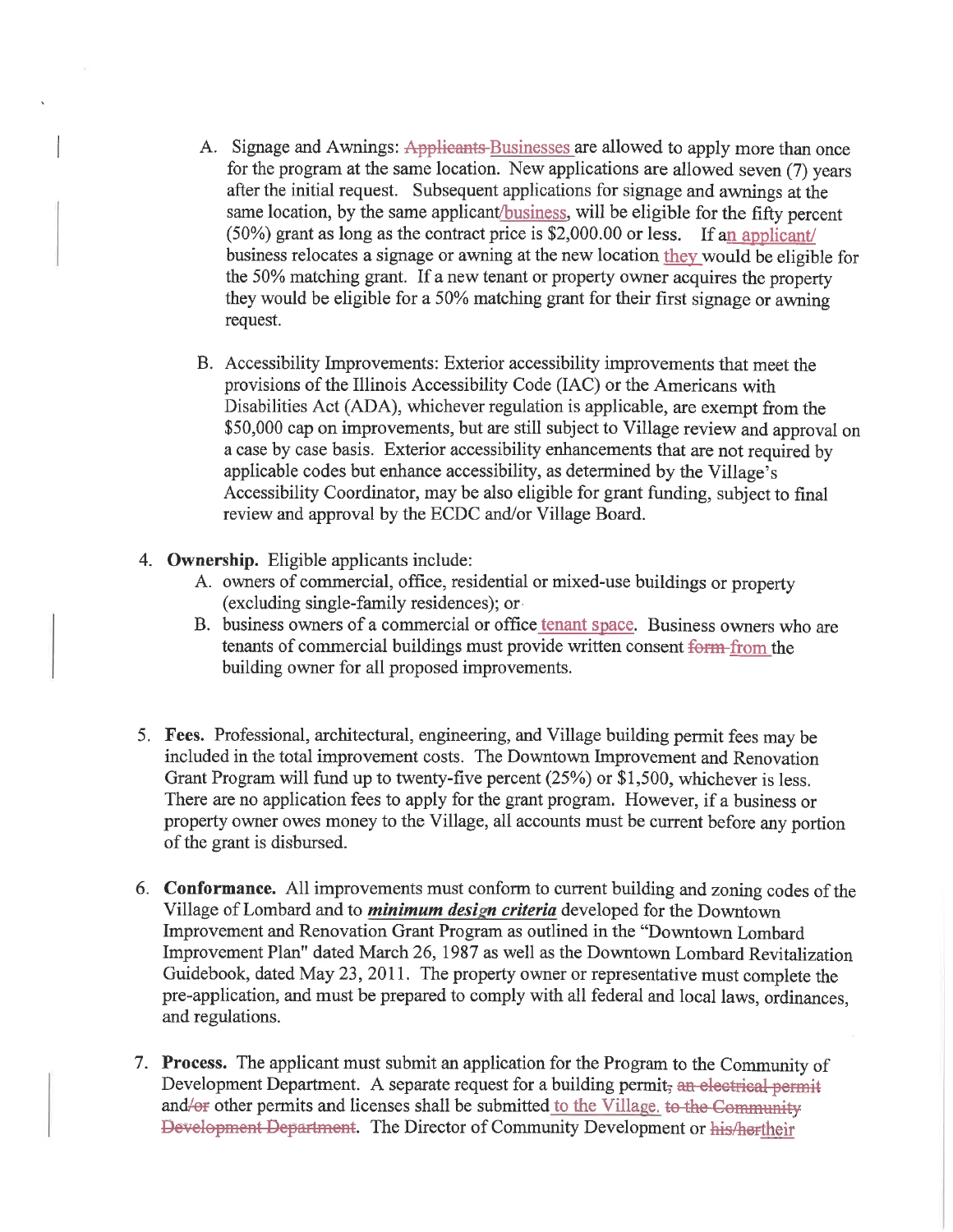designees, shall review the application and all supporting documentation. The applicant, or his/hertheir designee, shall be present at the ECDC meeting to make a brief presentation on the request.

- 8. Timing. If approved, the applicant has twelve (12) months from the date of the final grant approval by the -ECDC or the Village Board, whichever is applicable, to start the project and eighteen  $(18)$  months from the grant approval date to complete the project. If the project has not started within twelve (12) months or completed within the eighteen (18) months from the approval of the grant, the applicant must reapply to either the ECDC or Village Board (whichever entity provided approval) for a time extension. If the applicant does not reapply, the grant approval shall automatically expire.
- 9. Appeals. If the grant was denied by the ECDC, the applicant may resubmit the application after addressing the application deficiencies or appeal the decision. If the applicant chooses to appeal the decision, a letter of appeal and supporting documentation must be sent to the Director of Community Development stating the reason for the appeal. The letter of appeal and supporting documents will then be forwarded to the Village Board. The Village Board will review the appeal and make the final determination of the grant application.

If the application was denied by the Village Board, the applicant may resubmit after addressing the concerns of the Board.

### **Design and Selection Process Criteria**

The design and selection process will follow the recommendations of the "Downtown Lombard Improvement Plan" dated March 26, 1987 as well as the Downtown Lombard Revitalization Guidebook, dated March 23, 2011. The improvement plan provides recommendations for the enhancement of building facades, efficient and appropriate land use, parking, and traffic circulation. A copy of the aforementioned documents are -available at the Community Development Department and on the Village's website.

### **Procedural Requirements**

Participants in the Program must accomplish the following steps:

- 1. An applicant must first meet with the Director of Community Development, or his/hertheir designee, to review the proposal. Upon completion of the initial review. the applicant shall submit the following documents to the Community Development Department:
	- a. A completed application form;
	- b. Preliminary renovation and improvement plans (the Village reserves the right to request additional plans, drawings or exhibits that may be necessary in order to process the request);
	- c. Three detailed and uniformly quoted contractor cost estimates (if the request is exclusively for an accessibility enhancement and the grant request does not exceed \$1,000.00, the need for two additional quotes may be waived by the Director);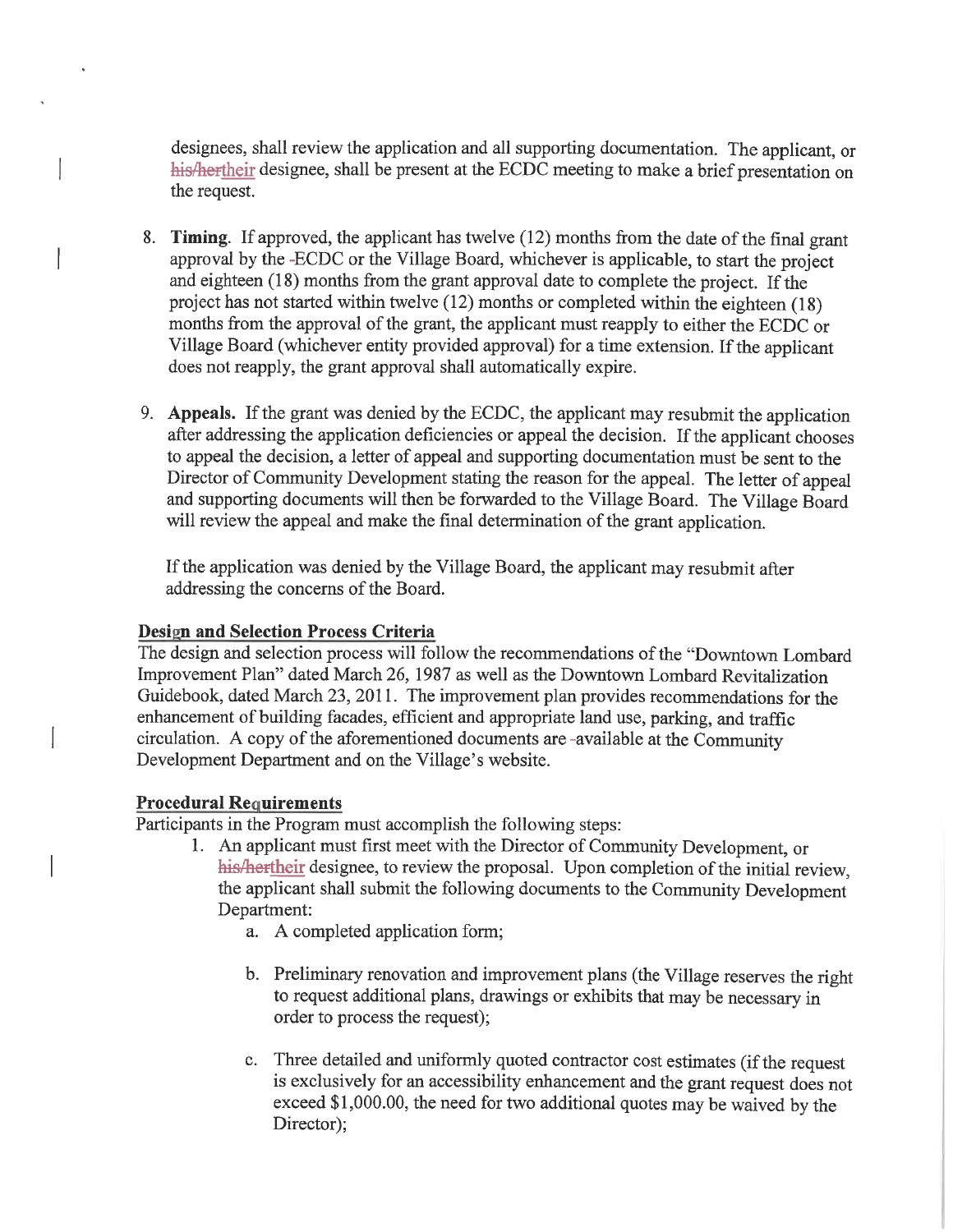- d. Proof of ownership, lease, and/or owner's approval.
- 2. After review and approval by the ECDC and/or Village Board, the applicant shall proceed as follows:
	- a. Submit final plans and cost estimates to the Department of Community Development and apply for proper building permits;
	- b. Upon receipt of the plans and a review and approval by the Community Development Department for compliance with code and consistency with the approved grant request, a "Notice to Proceed" shall be forwarded to the applicant by the Department of Community Development.
	- e<sub>r</sub>b. Upon issuance of the Notice to Proceed, building permit improvements and renovations may start-after the required building permits have been issued. All necessary inspections should be coordinated through the Village's **Building Division.**
	- d.c. Upon completion of the project and after all final inspections have been approved, the eligible and approved grant elements will be inspected by the Village for conformance with the grant application. The applicant shall provide the Village with a copy of final receipt(s) showing that the approved grant project was paid in full, a waiver of lien from the contractor(s), and a completed Internal Revenue Service (IRS) W-9 form. Upon receipt and final review, the Village shall issue a reimbursement check in an amount not to exceed the approved grant request.

All improvements and renovation plans must follow current code requirements. Improvements made and expenses incurred prior to approval of the application and execution of the agreement are not eligible. In exchange for a grant approval, the business owner and any subsequent owner agrees to maintain the business in accordance with local codes, and agrees not to substantially change the use of the building for three (3) years after completion of the improvements without written approval from the Director. Grant recipients shall be obligated to notify the Village should the property be placed on the real estate market for sale

Failure to maintain the business in accordance with local codes or negatively changes the use of the business or interior space will require full repayment of grant funds to the Village. This requirement may be waived by the Director of Community Development on a case-by-case basis.

Please call (630)-620-5749, or email cd@villageoflombard.org, for further information or to set up an appointment.

> Village of Lombard **Community Development Department** 255 E. Wilson Avenue